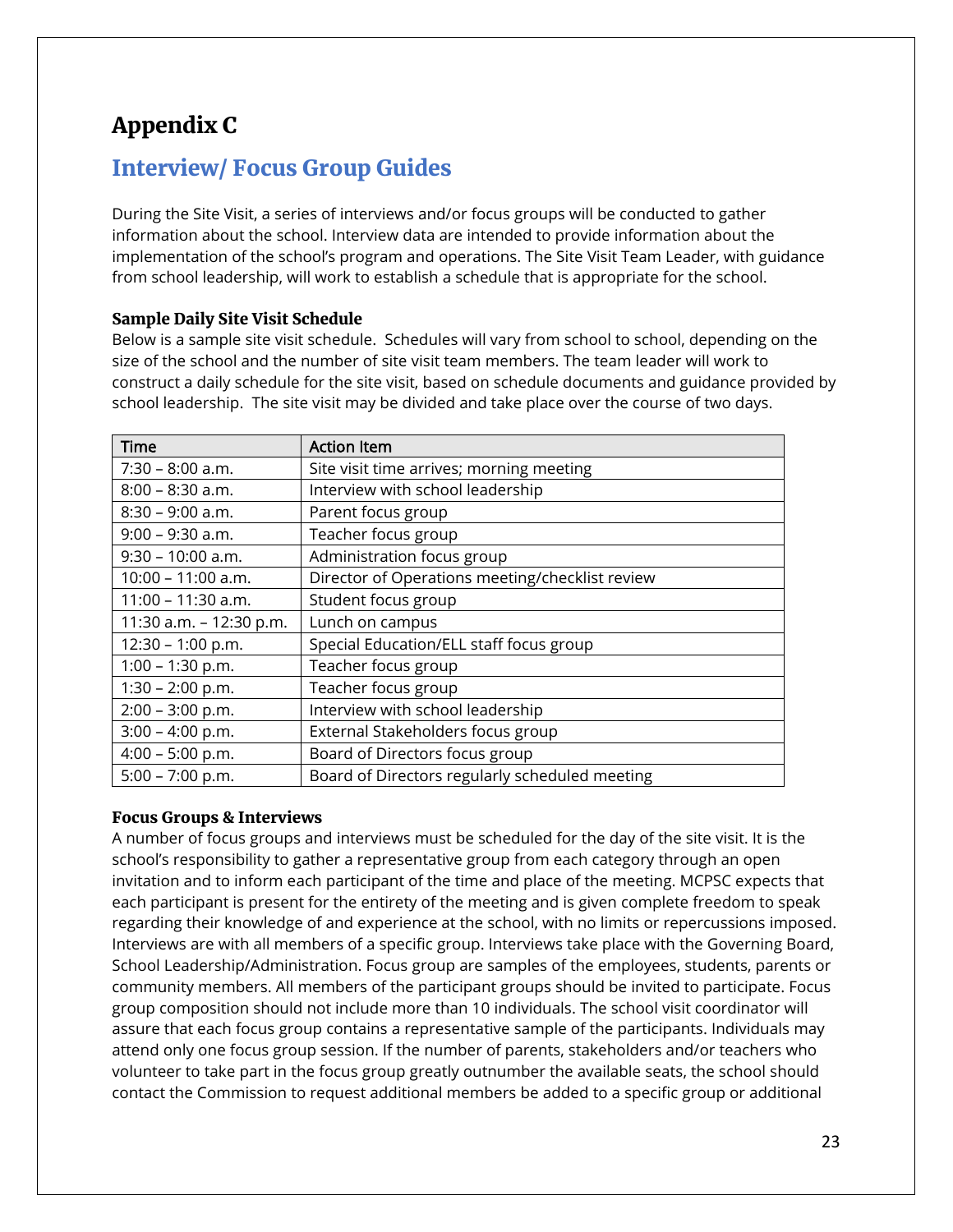focus group times be added to the schedule. Administrators, CMO, and board may not be present at any meeting other than their specific group.

| Participants                                         | Description                                                                                                                                                                                                                                                                                                                                                                                                                                        |
|------------------------------------------------------|----------------------------------------------------------------------------------------------------------------------------------------------------------------------------------------------------------------------------------------------------------------------------------------------------------------------------------------------------------------------------------------------------------------------------------------------------|
| Governing Board                                      | An interview with all members of the governing board.<br>Remember, a quorum of the board of trustees or any subcommittee<br>of the board falls within the scope of the Missouri Sunshine Law<br>(Chapter 610 of the Missouri State Statutes.) The school leader may<br>not attend this meeting.                                                                                                                                                    |
| School<br>Leadership/Administration                  | Administrators who are directly and primarily responsible for the<br>academic program and the operation of the school should attend<br>this meeting. The time reserved for wrap-up may be used to meet<br>with these administrators to clarify issues, concerns, or questions.<br>Schools operated by a CMO may be asked to include a<br>representative as either part of the site visit or make them available<br>for a phone call with the team. |
| <b>Special Education/ELL</b><br>Administrator(s)     | The school's special education and ELL program administrators will<br>be interviewed. The time reserved for wrap-up may be used for<br>supplemental meetings with these administrators as needed to<br>clarify issues, concerns, or questions which arise during the course<br>of the visit.                                                                                                                                                       |
| <b>Special Education/ELL</b><br>Staff                | Special education teachers, interventionists, paraprofessionals, and<br>ESL teachers will be interviewed. The focus group should contain a<br>representative sample of staff in terms of their experience, years at<br>the school, and/or grade level served. Do not include teachers who<br>are directly responsible for supervising/evaluating other teachers.                                                                                   |
| <b>General Education</b><br>Teachers                 | All general education teachers should be offered the opportunity to<br>participate. The focus group should contain a representative sample<br>of teachers in terms of their experience, years at the school, subject,<br>and/or grade level. Do not include teachers who are directly<br>responsible for supervising/evaluating other teachers.                                                                                                    |
| Students                                             | Student focus groups (fourth grade and above) should represent a<br>variety of ages, grade levels, and time spent at the school.                                                                                                                                                                                                                                                                                                                   |
| Families                                             | This focus group should include parents or guardians whose<br>children represent a variety of grades, years spent at the school, and,<br>if possible, parents/guardians of students with diverse learning<br>needs.                                                                                                                                                                                                                                |
| <b>Student and Family</b><br><b>Support Services</b> | This focus group should include student support services staff<br>including but not limited to: family support and outreach staff,<br>guidance and counseling staff, dean of students, social worker,                                                                                                                                                                                                                                              |